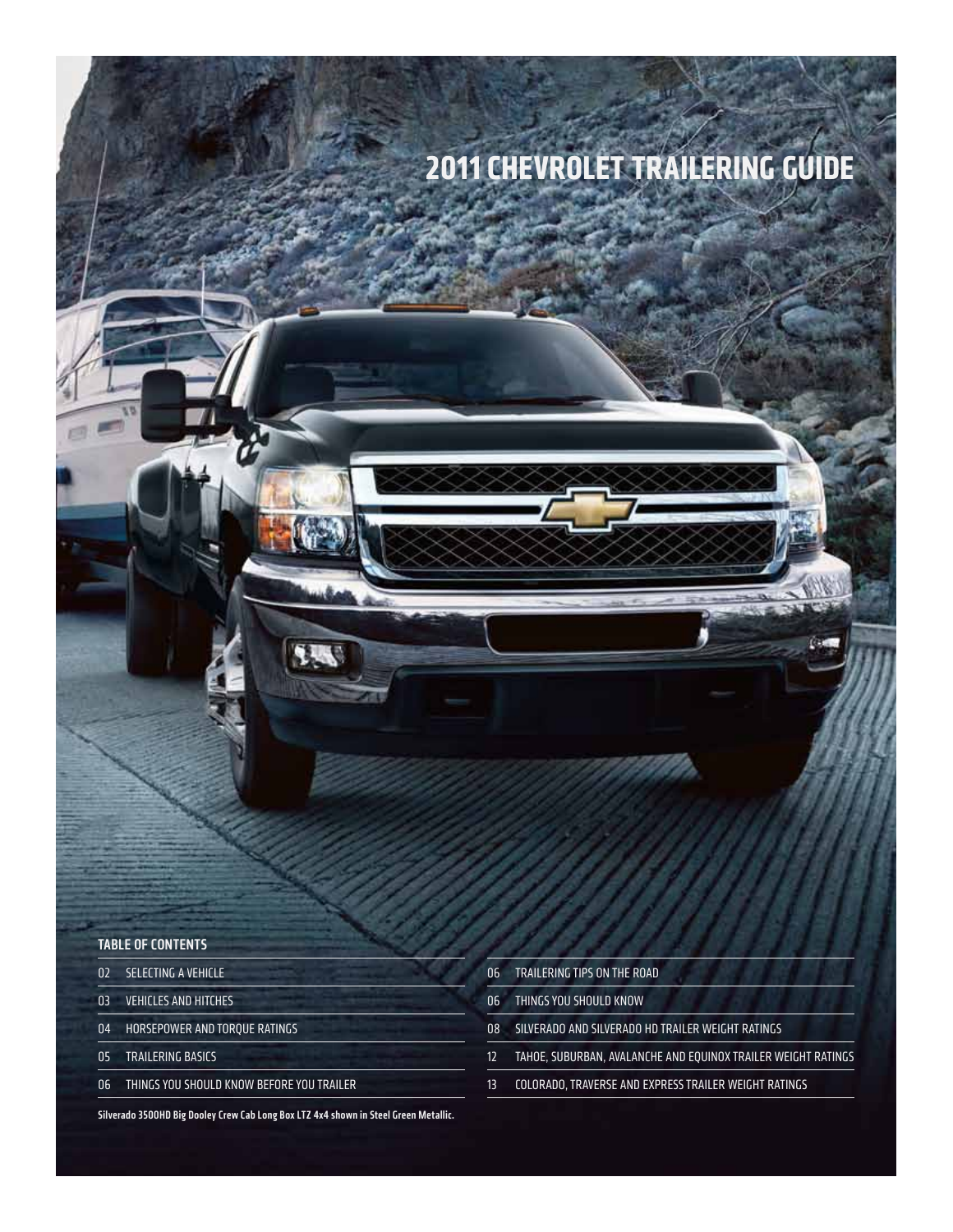The chart below gives you an idea of the maximum amount of weight you can confidently and safely trailer with different Chevrolet models when your vehicle is properly equipped. When determining the total weight of trailer and cargo, include the weight of any additional passengers and optional equipment (driver weight and base equipment are already included). See pages 08–13 for maximum trailer weight ratings by specific model.

|                                   | $\overline{\phantom{0}}$ | $\begin{array}{cccccccccc} 1.0000 & 0.0000 & 0.0000 & 0.0000 & 0.0000 & 0.0000 & 0.0000 & 0.0000 & 0.0000 & 0.0000 & 0.0000 & 0.0000 & 0.0000 & 0.0000 & 0.0000 & 0.0000 & 0.0000 & 0.0000 & 0.0000 & 0.0000 & 0.0000 & 0.0000 & 0.0000 & 0.0000 & 0.0000 & 0.0000 & 0.$ |       |       |       |       |        |        |  |  |  |        |  |        | 22,000 |
|-----------------------------------|--------------------------|--------------------------------------------------------------------------------------------------------------------------------------------------------------------------------------------------------------------------------------------------------------------------|-------|-------|-------|-------|--------|--------|--|--|--|--------|--|--------|--------|
| <b>HHR</b>                        |                          | 1,000                                                                                                                                                                                                                                                                    |       |       |       |       |        |        |  |  |  |        |  |        |        |
| Equinox                           |                          | 3,500                                                                                                                                                                                                                                                                    |       |       |       |       |        |        |  |  |  |        |  |        |        |
| <b>Traverse</b>                   |                          |                                                                                                                                                                                                                                                                          | 5,200 |       |       |       |        |        |  |  |  |        |  |        |        |
| Colorado                          |                          |                                                                                                                                                                                                                                                                          |       | 6,000 |       |       |        |        |  |  |  |        |  |        |        |
| Silverado Hybrid                  |                          |                                                                                                                                                                                                                                                                          |       | 6,100 |       |       |        |        |  |  |  |        |  |        |        |
| Express 1500<br>Passenger         |                          |                                                                                                                                                                                                                                                                          |       | 6,200 |       |       |        |        |  |  |  |        |  |        |        |
| <b>Tahoe Hybrid</b>               |                          |                                                                                                                                                                                                                                                                          |       | 6,200 |       |       |        |        |  |  |  |        |  |        |        |
| <b>Express 1500 Cargo</b>         |                          |                                                                                                                                                                                                                                                                          |       | 6,700 |       |       |        |        |  |  |  |        |  |        |        |
| Avalanche                         |                          |                                                                                                                                                                                                                                                                          |       |       | 8,100 |       |        |        |  |  |  |        |  |        |        |
| Suburban 1/2-Ton                  |                          |                                                                                                                                                                                                                                                                          |       |       | 8,100 |       |        |        |  |  |  |        |  |        |        |
| <b>Tahoe</b>                      |                          |                                                                                                                                                                                                                                                                          |       |       | 8,500 |       |        |        |  |  |  |        |  |        |        |
| Suburban 3/4-Ton                  |                          |                                                                                                                                                                                                                                                                          |       |       |       | 9,600 |        |        |  |  |  |        |  |        |        |
| Express 2500<br>Passenger         |                          |                                                                                                                                                                                                                                                                          |       |       |       |       | 9,600  |        |  |  |  |        |  |        |        |
| Express 3500<br>Passenger         |                          |                                                                                                                                                                                                                                                                          |       |       |       |       | 9,900  |        |  |  |  |        |  |        |        |
| <b>Express 2500/3500</b><br>Largo |                          |                                                                                                                                                                                                                                                                          |       |       |       |       | 10,000 |        |  |  |  |        |  |        |        |
| Silverado 1500                    |                          |                                                                                                                                                                                                                                                                          |       |       |       |       |        | 10,700 |  |  |  |        |  |        |        |
| Silverado 2500HD                  |                          |                                                                                                                                                                                                                                                                          |       |       |       |       |        |        |  |  |  | 17,800 |  |        |        |
| Silverado 3500HD                  |                          |                                                                                                                                                                                                                                                                          |       |       |       |       |        |        |  |  |  |        |  | 21,700 |        |

1 Maximum trailer weight ratings are calculated assuming a base vehicle, except for any option(s) necessary to achieve the rating, plus driver. The weight of other optional equipment, passengers and cargo will reduce the maximum trailer weight your vehicle can tow. See your Chevrolet dealer for additional details.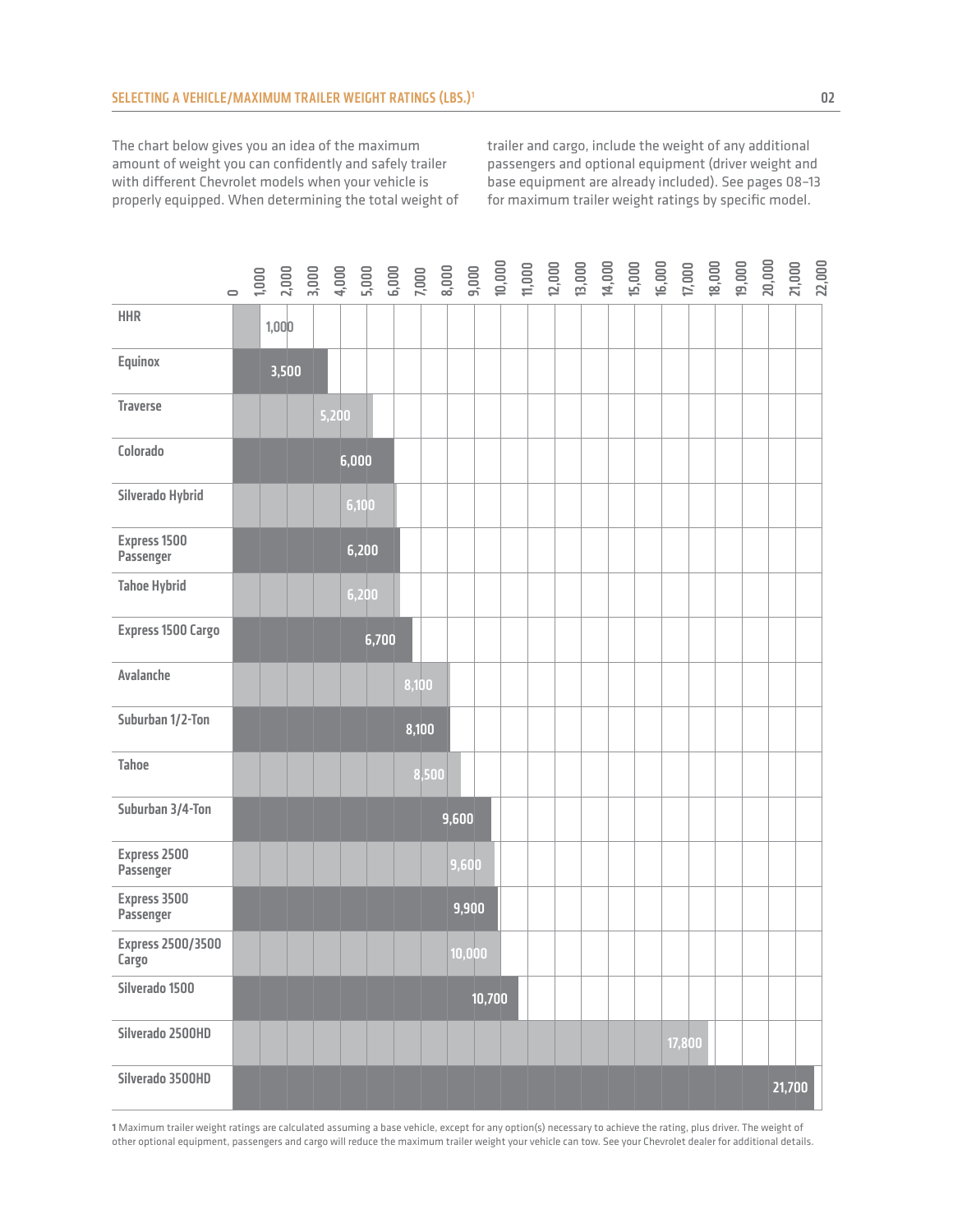

**SELECTING THE RIGHT HITCH** Choosing the right hitch and making the proper electrical connections affects how your vehicle handles, corners and brakes, and allows you to alert other drivers of your intentions. Before selecting a hitch or trailering package, you should be familiar with the weight ratings specific to your Chevrolet vehicle, which are detailed on pages 08–13.

SELECTING TRAILERING EQUIPMENT Most Chevrolet vehicles offer a variety of standard and available equipment for enhanced trailering performance. Aside from the equipment described below, features such as heavy-duty cooling and extendable trailering mirrors may be available. See your Chevrolet dealer for more information on the model you're interested in.

WEIGHT-CARRYING HITCH This consists of a hitch ball mounted to a step-bumper or draw bar, commonly used for trailering light and medium loads. Hitch balls are available in a range of sizes. Make sure that the diameter of your hitch ball matches your trailer coupler. Also check that the ball meets or exceeds the gross trailer weight rating.

WEIGHT-DISTRIBUTING HITCH This is most often used for heavier trailering. This hitch type distributes the trailer load by using spring bars to shift some of the hitch weight forward onto the tow vehicle's front axle and rearward to the trailer's axles.

FIFTH-WHEEL HITCH AND GOOSENECK HITCH These are designed for heavy trailering. Located in the bed of the truck, these hitches position the trailer's kingpin weight over, or slightly in front of, the truck's rear axle. Fifthwheel and gooseneck hitches are most frequently used with travel trailers, horse trailers and other large trailers.

TRAILERING PACKAGE An optional Heavy-Duty Trailering Equipment Package is available for a wide variety of Chevrolet models (and is standard on some Silverado and Suburban models). The Z82 Package includes a trailer hitch platform and may include other trailering equipment.

WIRING HARNESS This allows you to connect the electrical components of your trailer, such as turn signals and brake lights, to the trailering vehicle. Select Silverado models and all Avalanche, Suburban and Tahoe models feature a seven-pin wiring harness to streamline hookup of trailer lighting and brakes, and a bussed electrical center makes it easier to connect the integrated trailer brake controller.

INTEGRATED TRAILER BRAKE CONTROLLER This is optional on Silverado pickups, Suburban (standard on 3/4 ton), Tahoe (not available on Tahoe Hybrid) and Avalanche. Completely integrated within the electrical system and antilock braking system and StabiliTrak (on SRW models), it allows your trailer's brakes to operate simultaneously with the vehicle's brakes.

**TRAILER BRAKES** These are required above a 2,000-lb. trailer weight on Silverado, Tahoe, Avalanche, Suburban, and above a 1,000-lb. trailer weight on all other models. The most common trailer braking systems are surge brakes (found primarily on boat trailers) and electric brakes (often used on travel trailers, horse trailers and car haulers). Surge brakes are a self-contained hydraulic brake system on the trailer, activated during deceleration as the trailer coupler pushes on the hitch ball. An electric trailer brake system uses a brake control unit mounted inside the trailering vehicle; it operates by sensing the vehicle brakes and then applying the trailer brakes.

**SERIES** In general, a higher series number in a model indicates a greater load-carrying capacity. In addition, a vehicle with a higher series number typically has a stronger frame, more rigid chassis and higher-capacity brakes, increasing the vehicle's ability to trailer heavy loads.

OPEN-CARGO, CLOSED-CARGO VEHICLES There are two types of Chevrolet vehicles: open-cargo (Silverado and Colorado), designed primarily for carrying lots of cargo; and closed cargo (Traverse, Tahoe, Suburban, Avalanche, Express and Equinox) for carrying both cargo and passengers. The multipurpose capabilities of our full range of closed-cargo vehicles make them good choices for drivers with broad driving requirements.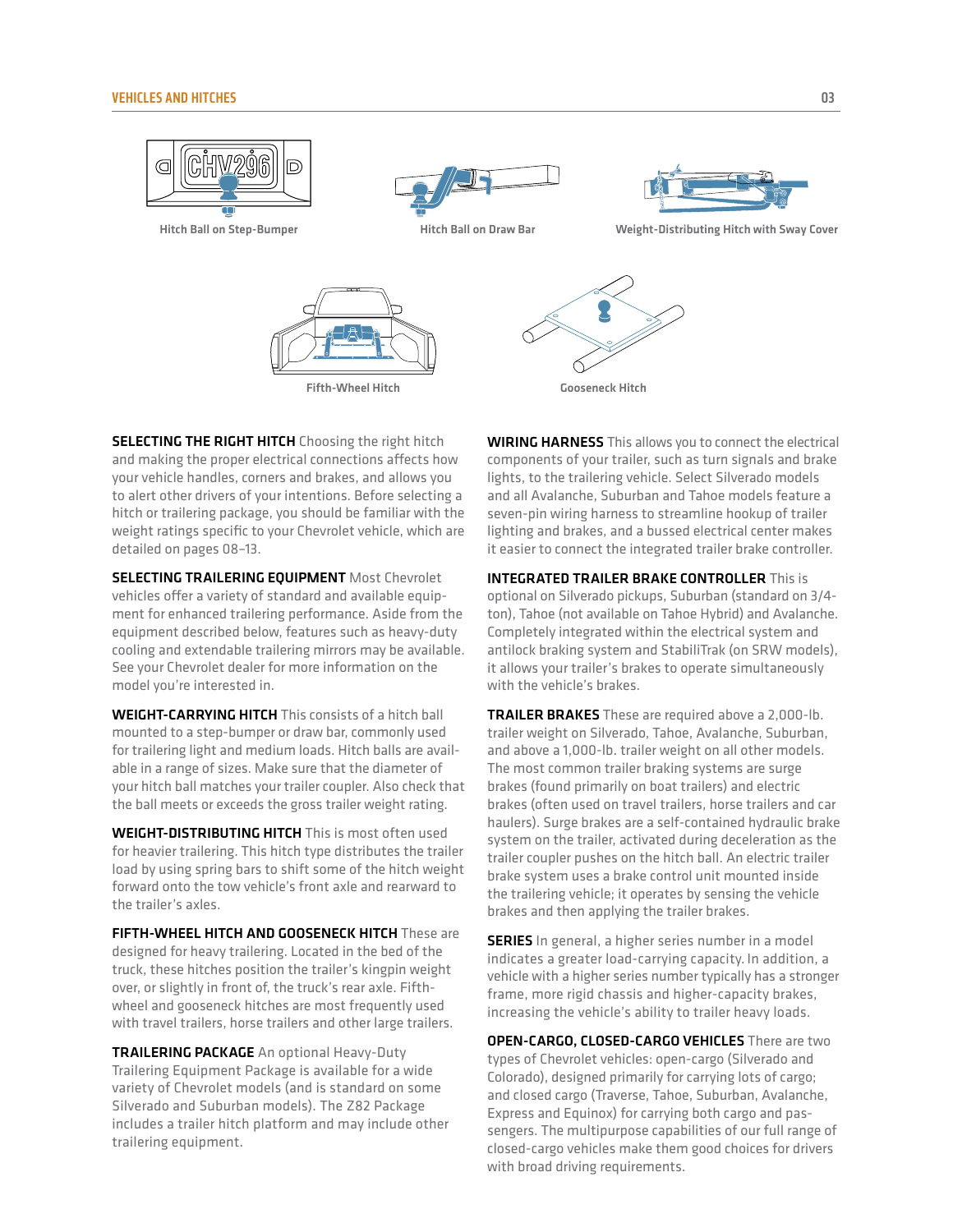For trailering, Chevrolet recommends an automatic transmission for convenience and improved performance. Silverado Heavy-Duty Trucks can be equipped with a Duramax Diesel engine and an Allison® six-speed automatic with Tow/Haul mode, which raises upshift points to use more of the engine's power for strong acceleration and raises downshift points to help slow your truck using

engine braking. The six-speed automatic transmission that comes standard on Avalanche, Suburban and Tahoe, and is available on Silverado, includes Tow/Haul mode. It includes a passive shift stabilization feature that helps eliminate overactive shifting and a shift schedule that contributes to a solid shift feel, improved transmission life and overall trailering capability.

| Engine<br>hp@rpm<br>Torque<br>lb.-ft.@rpm | <b>HHR</b>           | <b>Equinox</b>       | <b>Traverse</b>       | Colorado             | <b>Express</b>       | Suburban<br>$1/2$ -Ton | <b>Tahoe</b>         | Suburban<br>$3/4$ -Ton | Avalanche            | Silverado<br>1500    | Silverado<br>2500HD  | Silverado<br>3500HD               |
|-------------------------------------------|----------------------|----------------------|-----------------------|----------------------|----------------------|------------------------|----------------------|------------------------|----------------------|----------------------|----------------------|-----------------------------------|
| 2.2LI-4 VVT                               | 155@6100<br>150@4800 |                      |                       |                      |                      |                        |                      |                        |                      |                      |                      |                                   |
| $2.4L1 - 4$                               | 172@5800<br>167@4500 |                      |                       |                      |                      |                        |                      |                        |                      |                      |                      |                                   |
| ECOTEC 2.4L<br>$I - 4$                    |                      | 182@6700<br>172@4900 |                       |                      |                      |                        |                      |                        |                      |                      |                      |                                   |
| $2.9LI-4$                                 |                      |                      |                       | 185@5600<br>190@2800 |                      |                        |                      |                        |                      |                      |                      |                                   |
| 3.0LV6                                    |                      | 264@6950<br>222@5100 |                       |                      |                      |                        |                      |                        |                      |                      |                      |                                   |
| 3.5LV6                                    |                      |                      | 281@63001<br>266@3400 |                      |                      |                        |                      |                        |                      |                      |                      |                                   |
| $3.7L1 - 5$                               |                      |                      |                       | 242@5600<br>242@4600 |                      |                        |                      |                        |                      |                      |                      |                                   |
| 4.3LV6                                    |                      |                      |                       |                      | 195@4600<br>260@2800 |                        |                      |                        |                      | 195@4600<br>260@2800 |                      |                                   |
| 4.8LV8                                    |                      |                      |                       |                      | 280@5200<br>296@4600 |                        |                      |                        |                      | 302@5600<br>305@4600 |                      |                                   |
| 5.3L V8                                   |                      |                      |                       | 300@5200<br>320@4000 | 310@5200<br>334@4500 | 320@5400<br>335@4000   | 320@5400<br>335@4000 |                        | 320@5400<br>335@4000 | 315@5200<br>335@4000 |                      |                                   |
| 6.0L V8<br>Hybrid                         |                      |                      |                       |                      |                      |                        | 332@5100<br>367@4100 |                        |                      | 332@5100<br>367@4100 |                      |                                   |
| 6.0L V8                                   |                      |                      |                       |                      | 323@4600<br>373@4400 |                        |                      | 352@5400<br>382@4200   |                      |                      | 360@5400<br>380@4200 | 322@4400<br>380@4200              |
| 6.2L V8                                   |                      |                      |                       |                      |                      |                        |                      |                        |                      | 403@5700<br>417@4300 |                      |                                   |
| 6.6L V8<br><b>Turbo-Diesel</b>            |                      |                      |                       |                      | 260@3100<br>525@1600 |                        |                      |                        |                      |                      | 397@3000<br>765@1600 | 397@3000 <sup>2</sup><br>765@1600 |

1 Traverse LTZ has 288@6300, 270@3400. 2 Silverado 3500HD models with 6.6L Turbo-Diesel V8 with chassis cabs and incomplete trucks will have a 335@3100, 685@1600 rating.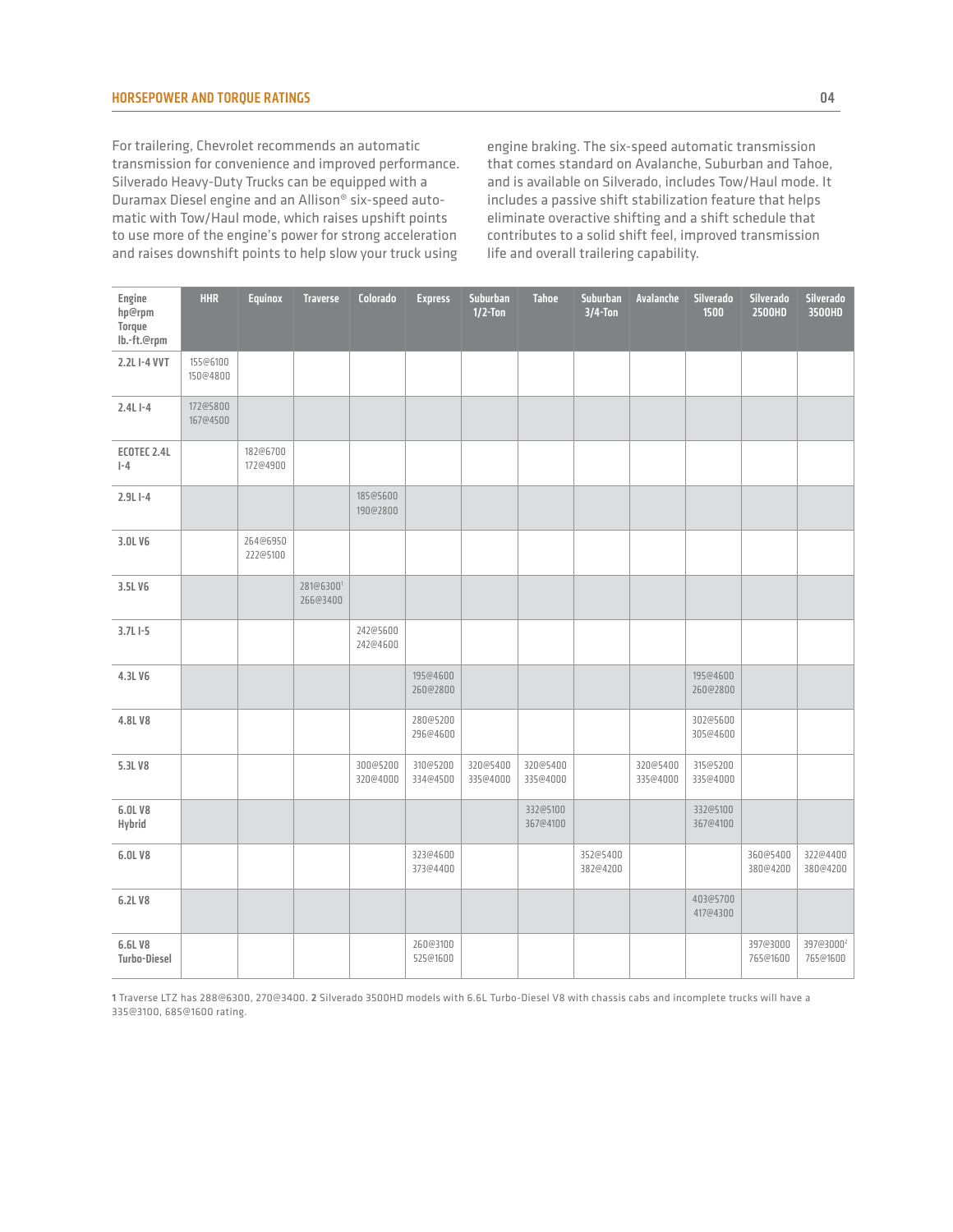NOTE Towing a trailer involves all major vehicle systems of your Chevrolet Truck. Easy and safe trailering requires a properly equipped vehicle, additional trailering equipment and an appropriate trailer. It also requires loading both the vehicle and trailer properly, using safe driving techniques, meeting regional legal requirements, and following break-in and maintenance schedules. The vehicle owner is responsible for obtaining the proper equipment (hitch ball, hitch type of the proper size, type and capacity) required to safely tow both the trailer and the load that will be towed. For more information, consult your Owner's Manual or speak to a trailering expert at your Chevrolet dealer. These charts will assist in determining how to best equip your Chevrolet Truck for trailering. To help you understand the charts, consider these trailering factors:

RGAWR AND GVWR Addition of trailer hitch weight cannot cause vehicle weights to exceed Rear Gross Axle Weight Rating (RGAWR) or Gross Vehicle Weight Rating (GVWR). These ratings can be found on the certification label located on the driver door or door frame.

**GCWR** The Gross Combination Weight Rating is the total allowable weight of the completely loaded vehicle and trailer.

TRAILER WEIGHT RATING This rating is determined by subtracting the tow vehicle's weight (curb weight) from the Gross Combination Weight Rating (GCWR). When a base vehicle (curb) weight plus driver is used, additional passengers, equipment and cargo weight reduce this rating.

**NOTE** The safety steps described here are by no means the only precautions to be taken when trailering. See the Owner's Manual for your Chevrolet Truck for additional guidelines and trailering tips.

TRAILERING CAUTION If you don't use the correct equipment and drive properly, you can lose control of your vehicle when you pull a trailer. If the trailer is too heavy, your vehicle brakes may be less effective. You and your passengers could be seriously injured. Pull a trailer only after you have taken the following steps.

TRAILER BRAKES If your trailer weighs more than 2,000 lbs. loaded, then it must have its own adequate brakes. Be sure to read and follow the instructions for the trailer brake controller so that it is installed, adjusted and maintained properly. • Don't tap into your vehicle's brake system if the trailer's brake system will use more than 0.02 cu. in. of fluid from your vehicle's master cylinder. If it does, neither braking system will work well. • The trailer brake parts must be able to take 3,000 psi of pressure. If everything checks out thus far, have a qualified individual make the brake fluid tap at the master cylinder port that sends fluid to the rear brakes. Use only double-walled steel brake tubing.

HITCHES It's important to have the correct hitch equipment. • If you'll be towing a trailer that, when loaded, will weigh more than 5,000 lbs<sup>1</sup>, be sure to use a framemounted, weight-distributing hitch<sup>2</sup> and sway control of the proper size. • If you have to make any holes in the body of your vehicle to install a trailer hitch, be sure to seal the holes if you ever remove the hitch. If they're not sealed, dirt, water and deadly carbon monoxide from the exhaust can get into your vehicle.

FIFTH-WHEEL TRAILERING Chevrolet vehicles can be equipped with a fifth-wheel or gooseneck trailer hitch. • Follow the manufacturer's directions for installation, but note that the hitch must be attached to the truck frame. Do not use the pickup bed for additional support. For proper kingpin tongue load distribution and control of the trailer, the hitch must be mounted so the kingpin load is placed ahead of the rear axle centerline. • Fifth-wheel trailer kingpin loads are higher than conventional trailer tongue loads, so pay careful attention to the truck's payload capacity and rear axle weight ratings. • Your Chevrolet dealer can help you calculate the maximum allowable payload and GVWR required for your fifth-wheel trailering application. The weight of any additional equipment and all passengers other than the driver must be subtracted from the payload weight to determine the maximum kingpin load available.

| <b>Trailer Classification</b>    | <b>Typical Examples</b>                                                                                  | <b>Typical Examples</b>                       | Typical Hitch Type <sup>3</sup>                              | <b>Typical Hitch (Tongue Weight)</b>                                                                                                                                                    |
|----------------------------------|----------------------------------------------------------------------------------------------------------|-----------------------------------------------|--------------------------------------------------------------|-----------------------------------------------------------------------------------------------------------------------------------------------------------------------------------------|
| Light-Duty (I)                   | Folding camping trailer, snowmobiles<br>and personal watercraft trailers<br>(trailer and cargo combined) | Up to 2,000 lbs. gross trailer weight         | Weight-carrying hitch                                        | 10%-15% of gross trailer weight<br>$(200 - lb. maximum)$                                                                                                                                |
| Medium-Duty (II)                 | Single-axle trailers up to 18 ft., open<br>utility trailers and small speedboats                         | 2,001-3,500 lbs. gross trailer weight         | Weight-carrying hitch                                        | 10%-15% of gross trailer weight<br>$(350 - lb. maximum)$                                                                                                                                |
| Heavy-Duty (III)                 | Dual- or single-axle trailers, larger<br>boats and enclosed utility trailers                             | 3,501-5,000 lbs. gross trailer weight         | Weight-carrying hitch or<br>weight-distributing hitch        | 10%-15% of gross trailer weight<br>$(600 - lb. maximum)$                                                                                                                                |
| Extra Heavy-Duty (IV)            | Two-horse, travel and fifth-wheel<br>recreational trailers                                               | 5,001-10,000 lbs.<br>gross trailer weight     | Weight-distributing hitch or<br>fifth-wheel hitch            | 10%-15% of gross trailer weight<br>$(1.200 - lb. maximum)$                                                                                                                              |
| <b>Maximum</b><br>Heavy-Duty (V) | Largest horse, travel and fifth-wheel<br>recreational or commercial trailers                             | 10.001 lbs. and above<br>gross trailer weight | Weight-distributing hitch, fifth-wheel<br>or gooseneck hitch | 10%-15% of gross trailer weight<br>(1.800-lb. maximum for<br>weight-distributing hitch)<br>15%-25% of gross trailer weight<br>(6,000-lb. maximum for fifth-wheel<br>or gooseneck hitch) |

1 Maximum trailer rating may be less depending on powertrain combinations. 2 Not required on Silverado 2500HD or 3500HD. 3 Represents minimum recommended hitches. Please refer to your trailer's Owner's Manual or ask your Chevrolet dealer.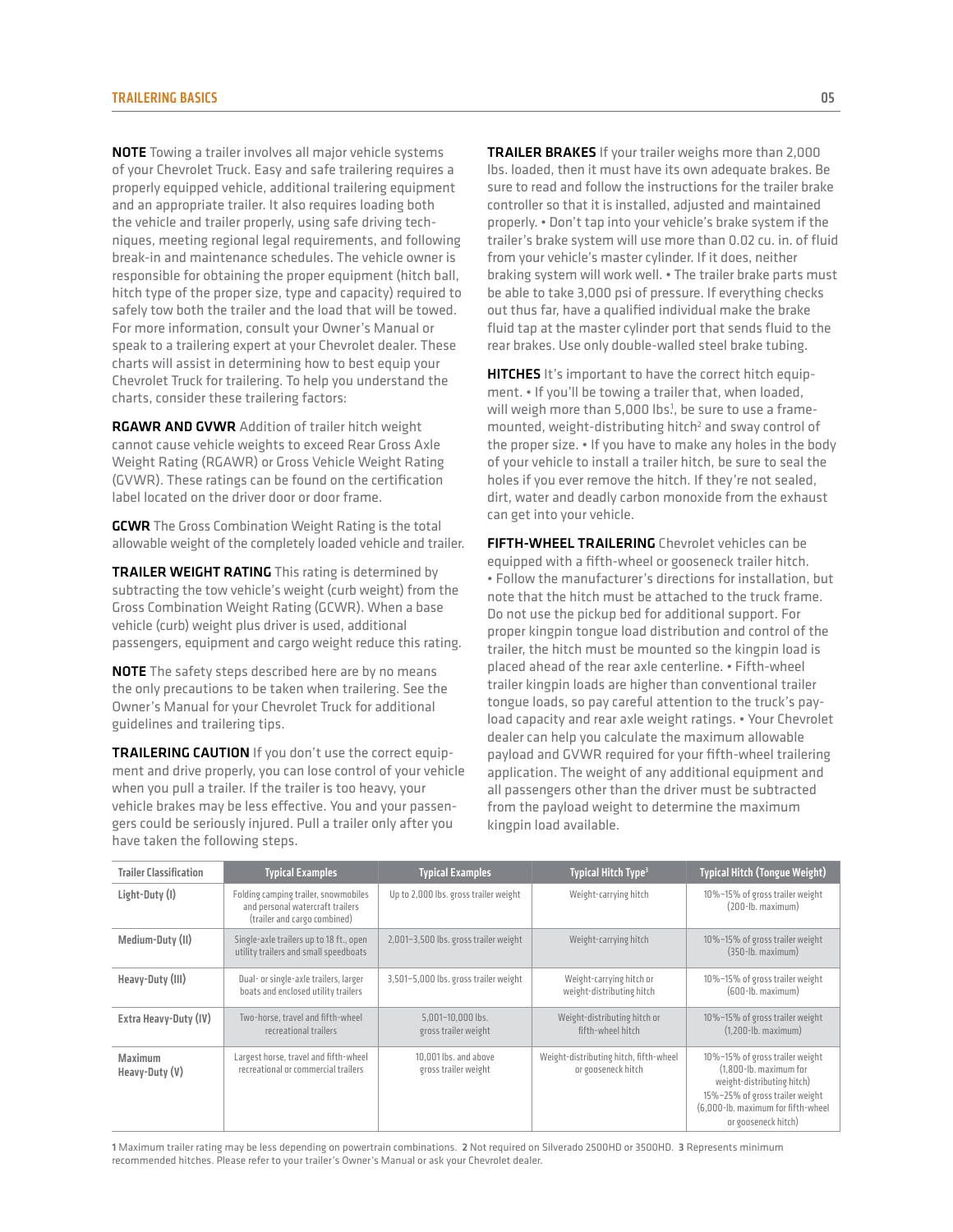# *Before you trailer*

**SAFETY CHAINS** Always attach safety chains between your vehicle and your trailer and cross them under the tongue of the trailer so that the tongue will be less likely to drop if the trailer should separate from the hitch. Leave enough slack in the chains so you can corner without the chains impeding the movement of the trailer. Do not allow safety chains to drag on the ground.

**LOADING YOUR TRAILER** Load your trailer to attain a 10–15 percent tongue weight. A good rule of thumb is to distribute 60 percent of the load over the front half of the trailer and evenly from side to side. Loads sitting either too far forward or too far back in the trailer can create unstable trailering conditions — such as trailer sway — at highway speeds and during heavy braking. Once the trailer has been loaded and the weight is distributed properly, all cargo should be secured to prevent the load from shifting.

**SAFETY CHECKLIST** Before starting out on a trip, doublecheck the hitch and platform, the hitch nuts and bolts, mirror adjustments, safety chains, and vehicle and trailer lights. Make sure that a sway-control device is installed, if required, and that the device is working properly (see charts on pages 11–13). Check tire pressure on both the tow vehicle and the trailer. If your trailer has electric brakes, test them by manually engaging the brake controller while the vehicle is moving slowly. Check to see that the breakaway switch, if available, is connected and functioning properly. Finally, make certain that all loads are secure.

# *On the road*

ACCELERATING/BRAKING Avoid overworking your engine when trailering by applying gradual pressure on the accelerator. Allow your vehicle to safely reach a comfortable driving speed.

Give yourself extra time and room when merging onto highways. Braking when pulling a trailer requires extra distance. Allow ample room to come to a safe stop. A good measure for determining a safe following distance is to allow one vehicle and trailer length between you and the vehicle ahead of you for every 10 mph of speed. When braking, use firm, steady pressure on the brake pedal.

CONTROLLING TRAILER SWAY Sway refers to instability of the trailer relative to the tow vehicle, and often results from improper weight distribution, excessive speed or overloading. Other factors that can cause sway are crosswinds, poor vehicle maintenance and road conditions. Trying to steer out of sway will likely make it worse. Speed is a major contributor to trailer sway, so you need to slow the vehicle — braking, however, could lead to a jackknife or other loss of control.

To control sway:

- Hold the steering wheel as steady as possible.
- Release the accelerator but do not touch the brake pedal.
- Activate electric trailer brakes (if equipped) by hand, until the sway condition stops.
- Use the vehicle brakes to come to a complete stop.

You should then pull your vehicle to the side of the road and attempt to determine the cause of the instability. Check the cargo load for shifting and improper weight distribution. Check tire pressure on the tow vehicle and trailer and the condition of the suspension and shocks. If the sway was caused by strong winds, wait for conditions to improve before continuing your trip.

Finally, some trailers can be equipped with antisway devices. Contact the manufacturer of your trailer for availability.

CORNERING The turning radius of a trailer is typically much smaller than that of your vehicle; therefore, a trailer may hit soft shoulders, curbs, trees or other objects when making tight turns. Taking turns sharply can also cause the trailer to strike against and damage the tow vehicle. When approaching a sharp corner, brake sooner than normal to reduce vehicle speed before entering the turn. Drive the vehicle slightly past the normal turning point then firmly turn the steering wheel. By cornering at a wider angle, both the vehicle and trailer should safely clear the inside of the turn.

PASSING When passing, allow additional time and distance to safely pass the other vehicle. Signal your intention to pass well in advance and, when reentering the lane after passing, make certain your trailer is clear of the vehicle you have passed. Never pass on hills or around curves.

**BACKING UP** To back up a trailer, place one hand at the six o'clock position on the steering wheel. To move the trailer to the left, move your hand to the left. To move the trailer to the right, move your hand to the right. Back up slowly and move the steering wheel in small increments to help maintain control. To assist in backing up, it is helpful to have someone outside the vehicle to guide you. Make certain you can see your spotter at all times.

**DRIVING ON GRADES** Before going down a steep incline, reduce your speed and shift the transmission into a lower gear. This provides "engine braking" and reduces the need to brake for long periods. Chevrolet crossover, SUV and pickup models equipped with a six-speed automatic transmission have a grade braking feature in the transmission which can do this for you. See your dealer or Owner's Manual for additional information. When driving up a steep grade, shift to a lower gear for more torque to maintain speed and avoid lugging. Lugging occurs when the vehicle's engine stutters because it needs to be in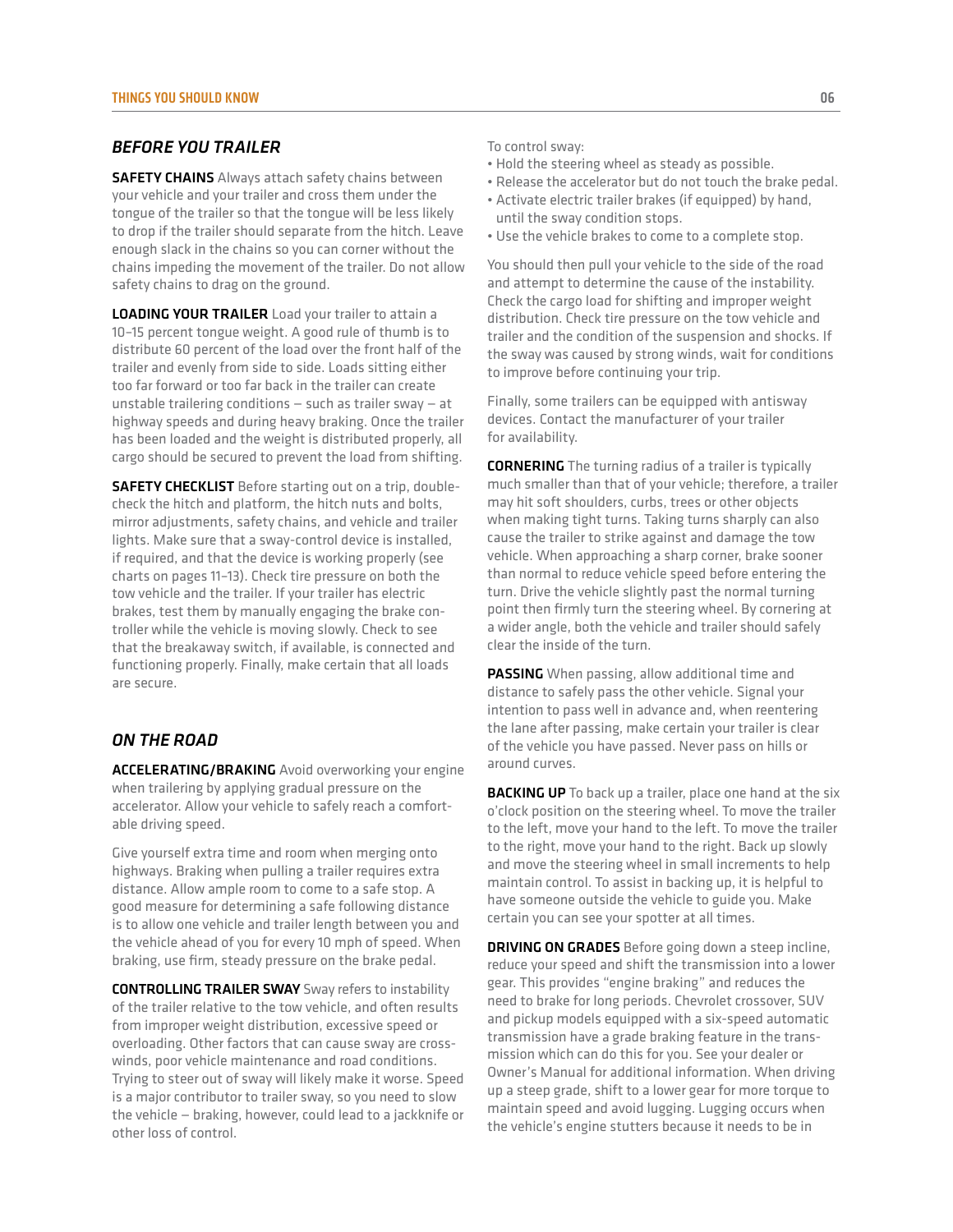a lower gear. Crest the hill no faster than the speed at which you want to descend and in the gear you expect will require little braking. Pay attention to your temperature gauges for any signs of overheating.

**OVERHEATING** Prolonged driving with overheated fluids can cause damage to your vehicle. If temperature gauges register abnormally high, if there is a marked decrease in power or if you hear unusual engine noises, immediately take the following steps:

- Pull your vehicle to the side of the road. Once stopped, shift into Park (automatic transmissions) or Neutral (manual transmissions) and apply the parking brakes. Leave the engine running.
- Turn off air conditioning and other accessories to reduce load on the engine. Roll down the windows and turn the heater on to maximum and the fan to its highest setting. The heater core provides a second cooling surface that can help reduce engine temperatures.
- If you suspect that the overheating is the result of climbing a long, steep grade, run the engine at fast idle (around 1500 rpm) until the temperature gauge registers a normal reading.

• With the vehicle in Park or Neutral and the parking brake engaged and being mindful of traffic, exit your vehicle and look for steam or leaking coolant underneath the engine. If you see either of these, shut off the engine and allow the engine to cool. To avoid being burned, do not attempt to remove the radiator cap until the engine has cooled.

PARKING ON GRADES Parking on steep grades with a trailer is not recommended; if you must, follow this procedure:

- Apply the brakes and shift into Neutral.
- Have someone place trailer wheel blocks on the downgrade side.
- Release the brakes until the blocks absorb the load.
- Apply the parking brake and shift into Park.

## LEAVING YOUR PARKING SPOT ON GRADES

- Hold the brake pedal down and start the engine.
- Shift into gear and release the parking brake.
- Release brake and drive uphill slightly until free from the blocks.
- Apply brakes and have someone retrieve the blocks.

| Flat (Dinghy)<br><b>Towing Capability</b> | Avalanche                | Camaro | Colorado       | <b>Corvette</b>                       | <b>Cruze</b> | <b>Equinox</b> | <b>Express</b> |
|-------------------------------------------|--------------------------|--------|----------------|---------------------------------------|--------------|----------------|----------------|
| 2WD                                       | N <sub>0</sub>           | YES    | N <sub>0</sub> | YES                                   | YES          | YES            | N <sub>0</sub> |
| 4WD                                       | YES                      | -      | YES            | $\hspace{0.1mm}-\hspace{0.1mm}$       | $-$          |                |                |
| AWD                                       | $\overline{\phantom{a}}$ |        |                | $\hspace{1.0cm} \rule{1.5cm}{0.15cm}$ |              | YES            | N <sub>0</sub> |

| Flat (Dinghy)<br><b>Towing Capability</b> | <b>HHR</b>               | <b>Impala</b> | <b>Malibu</b>                             | Silverado                | Suburban                 | <b>Tahoe</b>             | <b>Traverse</b> |
|-------------------------------------------|--------------------------|---------------|-------------------------------------------|--------------------------|--------------------------|--------------------------|-----------------|
| 2WD                                       | YES                      | YES           | YES                                       | N <sub>0</sub>           | N <sub>0</sub>           | N <sub>0</sub>           | N <sub>0</sub>  |
| 4WD                                       | $\overline{\phantom{a}}$ | -             | $\qquad \qquad \overline{\qquad \qquad }$ | YES                      | <b>YES</b>               | <b>YES</b>               |                 |
| AWD                                       | $\sim$                   | -             | $\overline{\phantom{a}}$                  | $\overline{\phantom{a}}$ | $\overline{\phantom{a}}$ | $\overline{\phantom{a}}$ | N <sub>0</sub>  |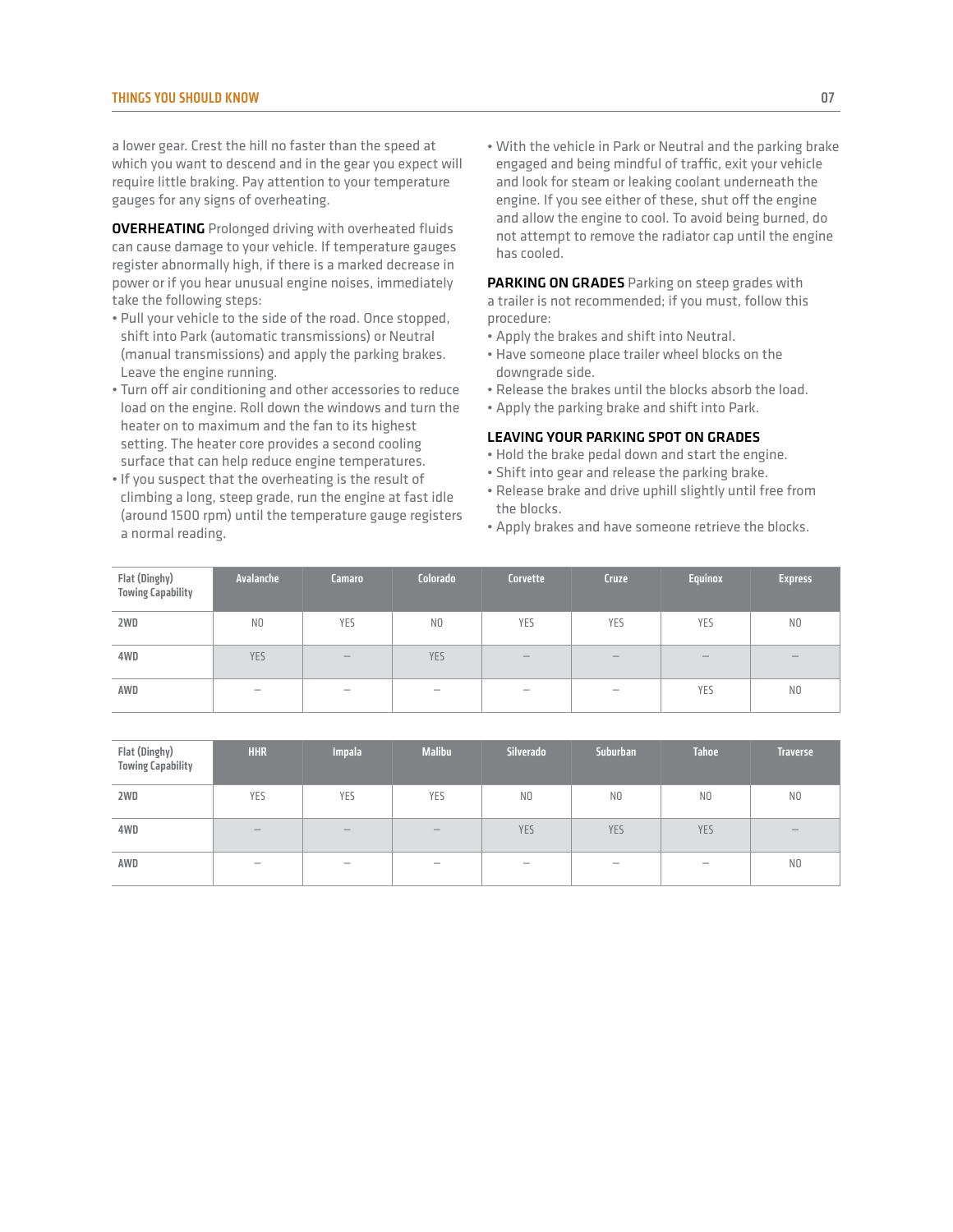## silverado Trailer weight ratings 08

These charts specify the maximum trailer weight for your vehicle, assuming use of a weight-distributing hitch. (For fifth-wheel or gooseneck ratings, see pages 09 and 11.) The maximum rating for a weight-carrying hitch is listed below the charts. Do not exceed the maximum trailer weight rating.<sup>1</sup> Some models, when loaded with the driver, passengers and maximum tongue load, may exceed the maximum Gross Vehicle Weight Rating (GVWR) or Rear Gross Axle Weight Rating (RGAWR) for that vehicle, which is not permissible. For more information, ask your Chevrolet dealer.

| SILVERADO 1500                                                                    |              | Vortec 4.3L V6                         |              | Vortec 4.8L V8 FlexFuel <sup>2</sup>   | Vortec 5.3L V8 FlexFuel <sup>2</sup> |                                                     |            | Vortec 6.0L V8 Hybrid                  | Vortec 6.2L V8 |                                        |
|-----------------------------------------------------------------------------------|--------------|----------------------------------------|--------------|----------------------------------------|--------------------------------------|-----------------------------------------------------|------------|----------------------------------------|----------------|----------------------------------------|
| Automatic Transmission<br>Ratings with Ball Hitch<br>(conventional<br>trailering) | Axle Ratio   | Max.<br>Trailer/<br>Towing<br>Capacity | Axle Ratio   | Max.<br>Trailer/<br>Towing<br>Capacity | Axle Ratio                           | Max.<br>Trailer/<br>Towing<br>Capacity <sup>3</sup> | Axle Ratio | Max.<br>Trailer/<br>Towing<br>Capacity | Axle Ratio     | Max.<br>Trailer/<br>Towing<br>Capacity |
| Reg. Cab<br><b>Standard Box 2WD</b>                                               | 3.23<br>3.73 | 4,800<br>5,400                         | 3.23<br>3.73 | 4,700<br>7,200                         | 3.08<br>3.42                         | 7,400<br>9,100                                      |            |                                        |                |                                        |
| Reg. Cab<br><b>Standard Box 4x4</b>                                               | 3.73         | 5,100                                  | 3.42         | 6,000                                  | 3.08<br>3.42                         | 7,100<br>8,900                                      |            |                                        |                |                                        |
| Reg. Cab<br>Long Box 2WD                                                          | 3.23<br>3.73 | 4,700<br>5,200                         | 3.23<br>3.73 | 5,100<br>7.100                         | 3.08<br>3.42                         | 7,200<br>10,000                                     |            |                                        |                |                                        |
| Reg. Cab<br>Long Box 4x4                                                          | 3.73         | 4,900                                  | 3.42         | 5,800                                  | 3.08<br>3.42                         | 7,000<br>9,800                                      |            |                                        |                |                                        |
| Ext. Cab<br><b>Standard Box 2WD</b>                                               | 3.23         | 4,400                                  | 3.23<br>3.73 | 4.700<br>6,700                         | 3.08<br>3.42                         | 6,900<br>9,700                                      |            |                                        | 3.42           | 9.700                                  |
| Ext. Cab<br><b>Standard Box 2WD with</b><br><b>MAX Trailering Package</b>         |              |                                        |              |                                        |                                      |                                                     |            |                                        | 3.73           | 10,700                                 |
| Ext. Cab<br><b>Standard Box 4x4</b>                                               |              |                                        | 3.42         | 5,500                                  | 3.08<br>3.42                         | 6,800<br>9,600                                      |            |                                        | 3.42           | 9,400                                  |
| Ext. Cab<br>Standard Box 4x4 with<br><b>MAX Trailering Package</b>                |              |                                        |              |                                        |                                      |                                                     |            |                                        | 3.73           | 10,400                                 |
| Ext. Cab<br>Long Box 2WD                                                          |              |                                        |              |                                        | 3.08<br>3.42                         | 6,700<br>9,500                                      |            |                                        |                |                                        |
| Ext. Cab<br>Long Box 4x4                                                          |              |                                        |              |                                        | 3.08<br>3.42                         | 6,500<br>9,300                                      |            |                                        |                |                                        |
| Crew Cab<br><b>Short Box 2WD</b>                                                  |              |                                        | 3.23<br>3.73 | 4,700<br>6,700                         | 3.08<br>3.42                         | 6,900<br>9,600                                      | 3.08       | 6,100                                  | 3.42           | 9,700                                  |
| Crew Cab<br><b>Short Box 2WD XFE</b>                                              |              |                                        |              |                                        | 3.08                                 | 7,000                                               |            |                                        |                |                                        |
| Crew Cab<br>Short Box 2WD with<br><b>MAX Trailering Package</b>                   |              |                                        |              |                                        |                                      |                                                     |            |                                        | 3.73           | 10,600                                 |
| Crew Cab<br><b>Short Box 4x4</b>                                                  |              |                                        | 3.42         | 5,500                                  | 3.08<br>3.42                         | 6,700<br>9,500                                      | 3.08       | 5,900                                  | 3.42           | 9,400                                  |
| Crew Cab<br>Short Box 4x4 with<br><b>MAX Trailering Package</b>                   |              |                                        |              |                                        |                                      |                                                     |            |                                        | 3.73           | 10,400                                 |

1 Maximum trailer weight ratings are calculated assuming a base vehicle, except for any option(s) necessary to achieve the rating, plus driver. The weight of other optional equipment, passengers and cargo will reduce the maximum trailer weight your vehicle can tow. See your Chevrolet dealer for additional details. 2 E85 is a combination of 85% ethanol and 15% gasoline. Go to chevy.com/biofuels to see if there is an E85 fuel station near you. 3 Ratings are for trucks with K5L cooling that comes with Z82 Trailering Package.

This chart is for use with a weight-distributing hitch. When using a weight-carrying hitch, the maximum trailer weight is 5,000 lbs. with a 600-lb. trailer tongue weight. A weight-distributing hitch and sway control is required for trailer weights greater than 5,000 lbs.

GENERAL TRAILERING NOTES: A seven-wire trailering harness is standard on 1500 Series models. Where available, the Heavy-Duty Trailering Equipment Package (Z82) provides a trailer hitch platform and a seven-pin sealed connector at the rear bumper. WEIGHT-DISTRIBUTING HITCH NOTES: Trailer tongue weight should be 10–15 percent of total loaded trailer weight. For 1500 Series models, trailer tongue weight should be up to 1,000 lbs. The addition of trailer tongue weight must not cause vehicle to exceed Rear Gross Axle Weight Rating (RGAWR) or Gross Vehicle Weight Rating (GVWR). 1500 SERIES MODEL NOTES: To achieve a trailer weight rating greater than 5,000 lbs., models must be equipped with an available optional suspension: Handling/Trailering (Z85) or Off-Road (Z71). For automatic transmission models, an additional transmission oil cooler (KNP) is available.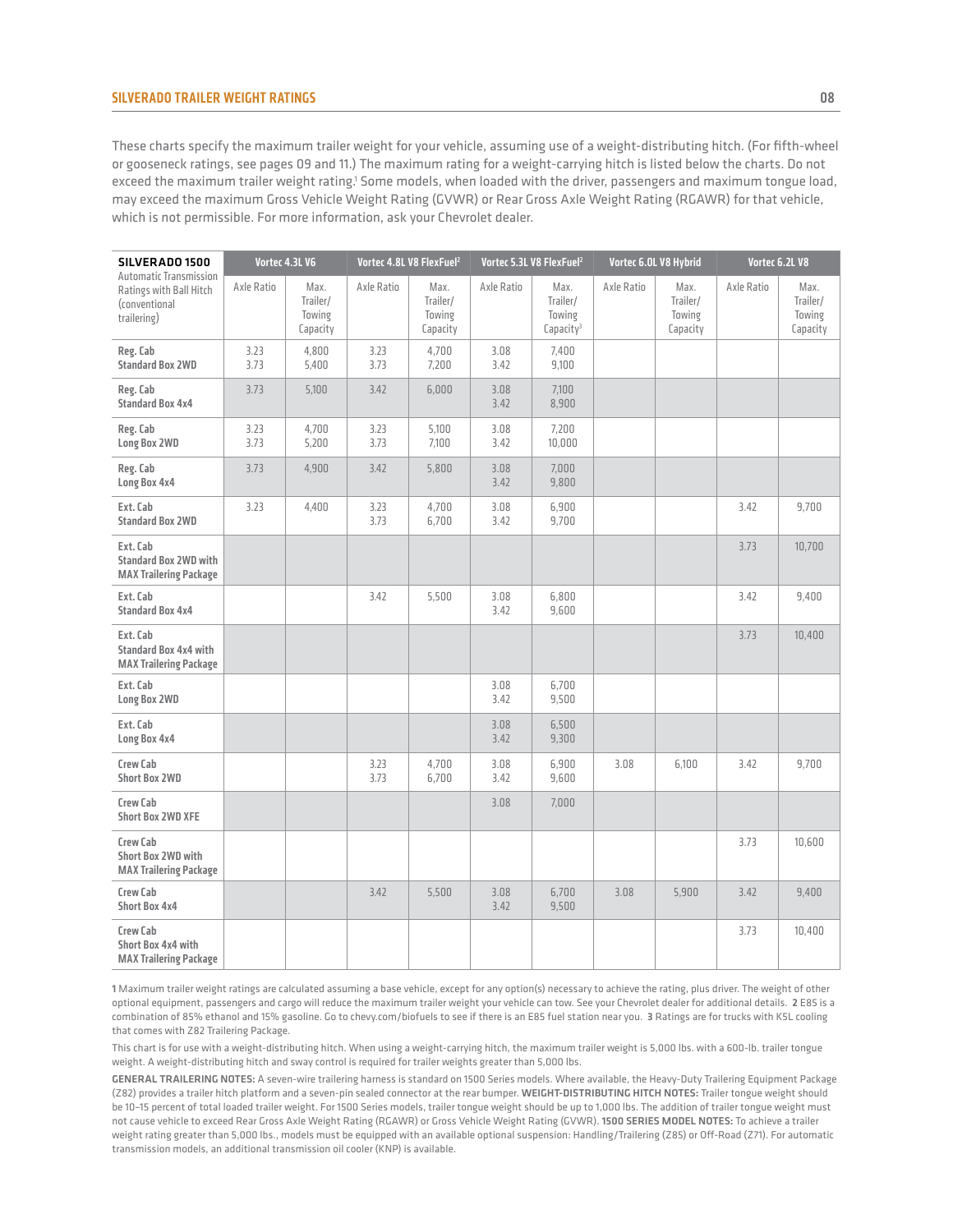#### Silverado Trailer weight ratings 09

| SILVERADO 1500                                                                     |            | Vortec 4.3L V6                         | Vortec 4.8L V8 FlexFuel <sup>1</sup> |                                        |              | Vortec 5.3L V8 FlexFuel <sup>1</sup>   |            | Vortec 6.0L V8 Hybrid                  |            | Vortec 6.2L V8                         |
|------------------------------------------------------------------------------------|------------|----------------------------------------|--------------------------------------|----------------------------------------|--------------|----------------------------------------|------------|----------------------------------------|------------|----------------------------------------|
| Automatic<br><b>Transmission Ratings</b><br>with Gooseneck/<br>Fifth-Wheel Hitch   | Axle Ratio | Max.<br>Trailer/<br>Towing<br>Capacity | Axle Ratio                           | Max.<br>Trailer/<br>Towing<br>Capacity | Axle Ratio   | Max.<br>Trailer/<br>Towing<br>Capacity | Axle Ratio | Max.<br>Trailer/<br>Towing<br>Capacity | Axle Ratio | Max.<br>Trailer/<br>Towing<br>Capacity |
| Reg. Cab<br>Standard Box 2WD <sup>2</sup>                                          |            |                                        |                                      |                                        | 3.08<br>3.42 | 7,400<br>9,200                         |            |                                        |            |                                        |
| Reg. Cab<br>Standard Box 4x4 <sup>2</sup>                                          |            |                                        |                                      |                                        | 3.08<br>3.42 | 7.100<br>8,200                         |            |                                        |            |                                        |
| Reg. Cab<br>Long Box 2WD <sup>2</sup>                                              |            |                                        |                                      |                                        | 3.08<br>3.42 | 7.200<br>8,900                         |            |                                        |            |                                        |
| Reg. Cab<br>Long Box 4x4 <sup>2</sup>                                              |            |                                        |                                      |                                        | 3.08<br>3.42 | 7,000<br>9,700                         |            |                                        |            |                                        |
| Ext. Cab<br>Standard Box 2WD <sup>2</sup>                                          |            |                                        |                                      |                                        | 3.42         | 9,400                                  |            |                                        | 3.42       | 9,400                                  |
| Ext. Cab<br><b>Standard Box 2WD</b><br>with MAX Trailering<br>Package <sup>2</sup> |            |                                        |                                      |                                        |              |                                        |            |                                        | 3.73       | 10,600                                 |
| Ext. Cab<br>Standard Box 4x4 <sup>2</sup>                                          |            |                                        |                                      |                                        | 3.42         | 9.600                                  |            |                                        | 3.42       | 9.100                                  |
| Ext. Cab Standard<br>Box 4x4 with MAX<br>Trailering Package <sup>2</sup>           |            |                                        |                                      |                                        |              |                                        |            |                                        | 3.73       | 10.300                                 |
| Ext. Cab<br>Long Box 2WD <sup>2</sup>                                              |            |                                        |                                      |                                        | 3.42         | 9.000                                  |            |                                        |            |                                        |
| Ext. Cab<br>Long Box 4x4 <sup>2</sup>                                              |            |                                        |                                      |                                        | 3.42         | 8,100                                  |            |                                        |            |                                        |
| Crew Cab<br>Short Box 2WD <sup>3</sup>                                             |            |                                        |                                      |                                        |              |                                        |            |                                        |            |                                        |
| Crew Cab<br>Short Box 2WD XFE3                                                     |            |                                        |                                      |                                        |              |                                        |            |                                        |            |                                        |
| <b>Crew Cab Short Box</b><br>2WD with MAX<br>Trailering Package <sup>3</sup>       |            |                                        |                                      |                                        |              |                                        |            |                                        |            |                                        |
| Crew Cab<br>Short Box 4x4 <sup>3</sup>                                             |            |                                        |                                      |                                        |              |                                        |            |                                        |            |                                        |
| Crew Cab Short Box 4x4<br>with MAX Trailering<br>Package <sup>3</sup>              |            |                                        |                                      |                                        |              |                                        |            |                                        |            |                                        |

1 E85 is a combination of 85% ethanol and 15% gasoline. Go to chevy.com/biofuels to see if there is an E85 fuel station near you. 2 Fifth-wheel or gooseneck kingpin weight should be 15–25 percent of trailer weight up to 3,000-lb. (1361-kg.) maximum. 3 This model is neither designed nor intended to tow trailers with fifth-wheel or gooseneck hitches.

This chart is for use with fifth-wheel or gooseneck hitches.

GENERAL TRAILERING NOTES: A seven-wire trailering harness is standard on 1500 Series models. Where available, the Heavy-Duty Trailering Equipment Package (Z82) provides a trailer hitch platform and a seven-pin sealed connector at the rear bumper. An eight-wire camper/fifth-wheel wiring harness (UY2) is also available and requires the Heavy-Duty Trailering Equipment Package (Z82). FIFTH-WHEEL AND GOOSENECK HITCH NOTES**:** Trailer kingpin weight should be 15–25 percent of total loaded trailer weight. For 1500 Series models, the trailer kingpin weight should be up to 1,500 lbs. The addition of trailer kingpin weight cannot cause vehicle to exceed Rear Gross Axle Weight Rating (RGAWR) or Gross Vehicle Weight Rating (GVWR). 1500 SERIES MODEL NOTES: To tow trailers with fifth-wheel or gooseneck hitches, models must be equipped with an available optional suspension: Handling/Trailering (Z85) or Off-Road (Z71). For automatic transmission models, an additional transmission oil cooler (KNP) is available.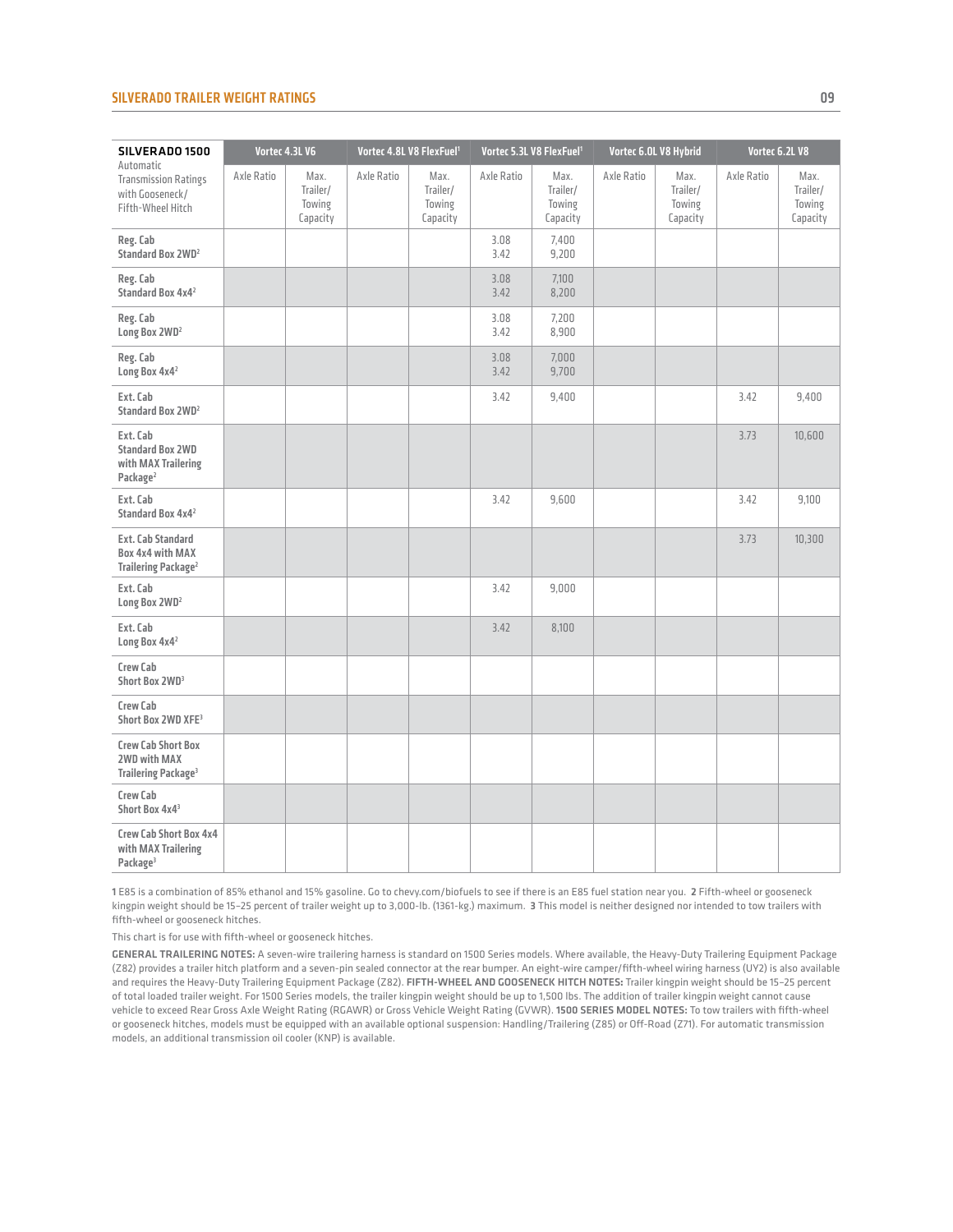#### SILVERADO HD TRAILERING TECHNOLOGY 10



TRAILER SWAY CONTROL Working in conjunction with the StabiliTrak Electronic Stability Control System, the new Trailer Sway Control feature (single rear wheel models only) senses trailer sway and automatically applies the truck's brakes and reduces engine power, if necessary, to help you get back on track.

HILL START ASSIST On uphill inclines greater than a 5 percent grade, the Hill Start Assist (single rear wheel models only) automatically engages to hold the truck stationary for about a second, allowing the driver time to press the accelerator. This gives the driver time to accelerate before the truck can roll backward. It can be extremely helpful when you're stopped on a steep grade with a vehicle two feet from your rear bumper. The available integrated trailer brake controller will also assist with this feature and apply the trailer brakes.

# stabilitrak electronic stability control

StabiliTrak, standard on single rear wheel models, improves vehicle stability, particularly during emergency maneuvers. The StabiliTrak control module compares your steering input with the vehicle's actual response and then, if necessary, makes small, individual brake and engine torque applications to enhance control and help you keep on track. StabiliTrak automatically intervenes when it senses loss of lateral traction (sideslip), understeer (plowing) or oversteer (fishtailing).

WEIGHT-DISTRIBUTING HITCH This is most often used for heavier trailering. This hitch type more evenly distributes the trailer load by using spring bars to shift some of the hitch weight forward onto the tow vehicle's front axle and rearward to the trailer's axles.

**FIFTH-WHEEL HITCH AND GOOSENECK HITCH These are** designed for heavy trailering. Located in the bed of the truck, these hitches position the trailer's kingpin weight over, or slightly in front of, the truck's rear axle. Fifthwheel and gooseneck hitches are most frequently used with travel trailers, horse trailers and other large trailers.

## Exhaust Brake System

The new diesel exhaust brake system, included with the available Allison transmission, works in conjunction with the Tow/Haul mode and auto grade braking features. After adjusting for the load and grade, a variable vane geometry turbo creates back pressure to slow down the vehicle and help reduce brake use. That means reduced brake fade, prolonged brake life and more confidence when you're pulling 21,700 lbs.<sup>1</sup>, especially on steep grades, increasing the vehicle's ability to trailer heavy loads.

1 Requires Regular Cab model with available Duramax 6.6L Turbo-Diesel V8 engine and fifth-wheel hitch. Maximum trailer weight ratings are calculated assuming a base vehicle, except for any option(s) necessary to achieve the rating, plus driver. The weight of other optional equipment, passengers and cargo will reduce the maximum trailer weight your vehicle can tow. See your Chevrolet dealer for additional details.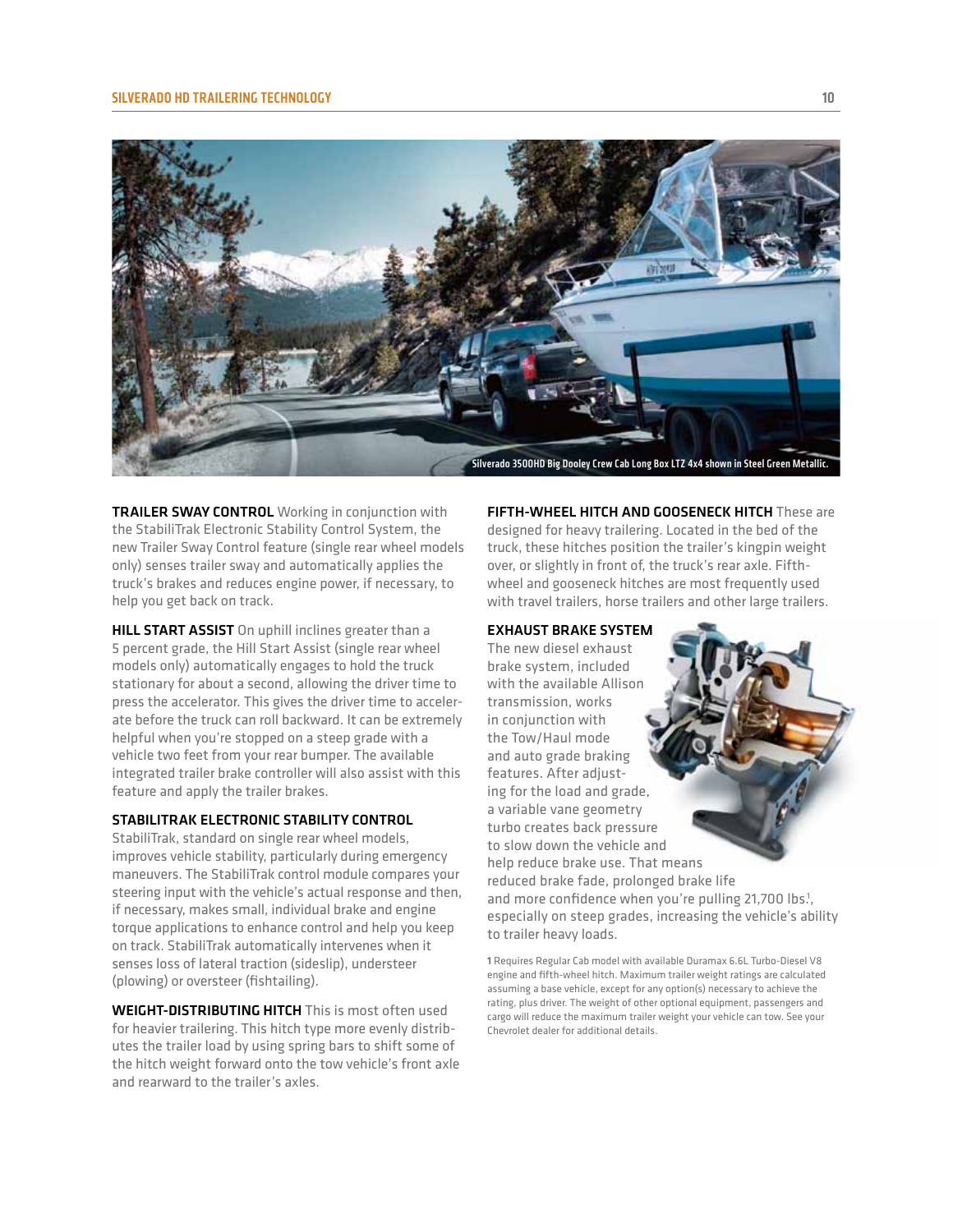## silverado HD Trailer weight ratings 11

| <b>SILVERADO</b>                                                   |              | Vortec 6.0L V8                         |                   | <b>Duramax 6.6L Diesel V8</b>          | <b>SILVERADO</b>                                                                        |              | Vortec 6.0L V8                         |                          | <b>Duramax 6.6L Diesel V8</b>          |
|--------------------------------------------------------------------|--------------|----------------------------------------|-------------------|----------------------------------------|-----------------------------------------------------------------------------------------|--------------|----------------------------------------|--------------------------|----------------------------------------|
| 2500HD/3500HD<br>Automatic Transmission<br>Ratings with Ball Hitch | Axle Ratio   | Max.<br>Trailer/<br>Towing<br>Capacity | Axle Ratio        | Max.<br>Trailer/<br>Towing<br>Capacity | 2500HD/3500HD<br>Automatic Transmission<br>Ratings with Gooseneck/<br>Fifth-Wheel Hitch | Axle Ratio   | Max.<br>Trailer/<br>Towing<br>Capacity | Axle Ratio               | Max.<br>Trailer/<br>Towing<br>Capacity |
| 2500HD Series Regular<br>Cab Long Box 2WD                          | 3.73<br>4.10 | 10,200<br>13,000                       | 3.73              | 13,000                                 | 2500HD Series Regular<br>Cab Long Box 2WD                                               | 3.73<br>4.10 | 10,200<br>14,700                       | 3.73                     | 17,800                                 |
| 2500HD Series Regular<br>Cab Long Box 4x4                          | 3.73<br>4.10 | 9,900<br>13,000                        | 3.73              | 13,000                                 | 2500HD Series Regular<br>Cab Long Box 4x4                                               | 3.73<br>4.10 | 9,900<br>14,400                        | 3.73                     | 17,500                                 |
| <b>2500HD Series Extended</b><br><b>Cab Standard Box 2WD</b>       | 3.73<br>4.10 | 9,800<br>13,000                        | 3.73              | 13,000                                 | 2500HD Series Extended<br><b>Cab Standard Box 2WD</b>                                   | 3.73<br>4.10 | 9,800<br>14,300                        | 3.73                     | 17,500                                 |
| <b>2500HD Series Extended</b><br><b>Cab Standard Box 4x4</b>       | 3.73<br>4.10 | 9,500<br>13,000                        | 3.73              | 13,000                                 | 2500HD Series Extended<br><b>Cab Standard Box 4x4</b>                                   | 3.73<br>4.10 | 9,500<br>14,000                        | 3.73                     | 17,200                                 |
| <b>2500HD Series Extended</b><br>Cab Long Box 2WD                  | 3.73<br>4.10 | 9,700<br>13,000                        | 3.73              | 13,000                                 | <b>2500HD Series Extended</b><br>Cab Long Box 2WD                                       | 3.73<br>4.10 | 9,700<br>14,200                        | 3.73                     | 17,400                                 |
| 2500HD Series Extended<br>Cab Long Box 4x4                         | 3.73<br>4.10 | 9,400<br>13,000                        | 3.73              | 13,000                                 | 2500HD Series Extended<br>Cab Long Box 4x4                                              | 3.73<br>4.10 | 9,400<br>13,900                        | 3.73                     | 16,500                                 |
| 2500HD Series Crew Cab<br><b>Standard Box 2WD</b>                  | 3.73<br>4.10 | 9,700<br>13,000                        | 3.73              | 13,000                                 | 2500HD Series Crew Cab<br><b>Standard Box 2WD</b>                                       | 3.73<br>4.10 | 9,700<br>14,200                        | 3.73                     | 17,400                                 |
| <b>2500HD Series Crew Cab</b><br><b>Standard Box 4x4</b>           | 3.73<br>4.10 | 9,400<br>13,000                        | 3.73              | 13,000                                 | 2500HD Series Crew Cab<br><b>Standard Box 4x4</b>                                       | 3.73<br>4.10 | 9,400<br>13,900                        | 3.73                     | 16,700                                 |
| 2500HD Series Crew Cab<br>Long Box 2WD                             | 3.73<br>4.10 | 9,600<br>13,000                        | 3.73              | 13,000                                 | 2500HD Series Crew Cab<br>Long Box 2WD                                                  | 3.73<br>4.10 | 9,600<br>14,100                        | 3.73                     | 17,200                                 |
| 2500HD Series Crew Cab<br>Long Box 4x4                             | 3.73<br>4.10 | 9,300<br>13,000                        | 3.73              | 13,000                                 | 2500HD Series Crew Cab<br>Long Box 4x4                                                  | 3.73<br>4.10 | 9,300<br>13,800                        | 3.73                     | 15,600                                 |
| <b>3500HD Series Regular</b><br>Cab Long Box SRW 2WD               | 4.10         | 13,000                                 | $\qquad \qquad -$ | $\overline{\phantom{0}}$               | <b>3500HD Series Regular</b><br>Cab Long Box SRW 2WD                                    | 4.10         | 14,500                                 | $\qquad \qquad -$        |                                        |
| <b>3500HD Series Regular</b><br>Cab Long Box SRW 4x4               | 3.73<br>4.10 | 9,700<br>13,000                        | 3.73              | 13,000                                 | <b>3500HD Series Regular</b><br>Cab Long Box SRW 4x4                                    | 3.73<br>4.10 | 9,700<br>14,200                        | 3.73                     | 17,400                                 |
| <b>3500HD Series Regular</b><br><b>Cab Long Box DRW 2WD</b>        | 3.73<br>4.10 | 9,600<br>14,100                        |                   |                                        | <b>3500HD Series Regular</b><br>Cab Long Box DRW 2WD                                    | 3.73<br>4.10 | 9,600<br>14,100                        | $\overline{\phantom{0}}$ |                                        |
| <b>3500HD Series Regular</b><br>Cab Long Box DRW 4x4               | 3.73<br>4.10 | 9,300<br>13,800                        | 3.73              | 16,000                                 | <b>3500HD Series Regular</b><br>Cab Long Box DRW 4x4                                    | 3.73<br>4.10 | 9,300<br>13,800                        | 3.73                     | 21,700                                 |
| <b>3500HD Series Extended</b><br>Cab Long Box SRW 2WD              | 3.73<br>4.10 | 9,500<br>13,000                        | 3.73              | 13,000                                 | <b>3500HD Series Extended</b><br>Cab Long Box SRW 2WD                                   | 3.73<br>4.10 | 9,500<br>14,000                        | 3.73                     | 17,300                                 |
| <b>3500HD Series Extended</b><br>Cab Long Box DRW 2WD              | 3.73<br>4.10 | 9,100<br>13,600                        | 3.73              | 16,500                                 | <b>3500HD Series Extended</b><br>Cab Long Box DRW 2WD                                   | 3.73<br>4.10 | 9,100<br>13,600                        | 3.73                     | 21,500                                 |
| <b>3500HD Series Extended</b><br>Cab Long Box SRW 4x4              | 3.73<br>4.10 | 9,200<br>13,000                        | 3.73              | 13,000                                 | <b>3500HD Series Extended</b><br>Cab Long Box SRW 4x4                                   | 3.73<br>4.10 | 9,200<br>13,700                        | 3.73                     | 16,900                                 |
| <b>3500HD Series Extended</b><br>Cab Long Box DRW 4x4              | 3.73<br>4.10 | 8,900<br>13,400                        | 3.73              | 17,000                                 | <b>3500HD Series Extended</b><br>Cab Long Box DRW 4x4                                   | 3.73<br>4.10 | 8,900<br>13,400                        | 3.73                     | 21,300                                 |
| <b>3500HD Series Crew Cab</b><br><b>Standard Box SRW 2WD</b>       | 3.73<br>4.10 | 9,500<br>13,000                        | 3.73              | 13,000                                 | <b>3500HD Series Crew Cab</b><br>Standard Box SRW 2WD                                   | 3.73<br>4.10 | 9,500<br>14,000                        | 3.73                     | 17,200                                 |
| <b>3500HD Series Crew Cab</b><br><b>Standard Box SRW 4x4</b>       | 3.73<br>4.10 | 9,200<br>13,000                        | 3.73              | 13,000                                 | <b>3500HD Series Crew Cab</b><br><b>Standard Box SRW 4x4</b>                            | 3.73<br>4.10 | 9,200<br>13,700                        | 3.73                     | 17,000                                 |
| <b>3500HD Series Crew Cab</b><br>Long Box SRW 2WD                  | 3.73<br>4.10 | 9,400<br>13,000                        | 3.73              | 13,000                                 | <b>3500HD Series Crew Cab</b><br>Long Box SRW 2WD                                       | 3.73<br>4.10 | 9,400<br>13,900                        | 3.73                     | 17,300                                 |
| <b>3500HD Series Crew Cab</b><br>Long Box SRW 4x4                  | 3.73<br>4.10 | 9,100<br>13,000                        | 3.73              | 13,000                                 | <b>3500HD Series Crew Cab</b><br>Long Box SRW 4x4                                       | 3.73<br>4.10 | 9,100<br>13,600                        | 3.73                     | 16,800                                 |
| <b>3500HD Series Crew Cab</b><br>Long Box DRW 2WD                  | 3.73<br>4.10 | 9,000<br>13,500                        | 3.73              | 16,500                                 | <b>3500HD Series Crew Cab</b><br>Long Box DRW 2WD                                       | 3.73<br>4.10 | 9,000<br>13,500                        | 3.73                     | 21,500                                 |
| <b>3500HD Series Crew Cab</b><br>Long Box DRW 4x4                  | 3.73<br>4.10 | 8,700<br>13,200                        | 3.73              | 17,000                                 | <b>3500HD Series Crew Cab</b><br>Long Box DRW 4x4                                       | 3.73<br>4.10 | 8,700<br>13,200                        | 3.73                     | 21,100                                 |

GENERAL TRAILERING NOTES: A seven-wire trailering harness is standard on Silverado Heavy Duty models. Where available, the Heavy-Duty Trailering Equipment Package (Z82) provides a trailer hitch platform and a seven-pin sealed connector at the rear bumper. An eight-wire camper/fifth-wheel wiring harness (UY2) is also available and requires the Heavy-Duty Trailering Equipment Package (Z82). AUTOMATIC TRANSMISSION MODEL NOTE: All automatic transmission models are equipped with an engine oil cooler (KC4) and an oil-to-air transmission oil cooler (KNP). FIFTH-WHEEL AND GOOSENECK HITCH NOTES: Trailer kingpin weight should be 15–25 percent of total loaded trailer, up to 3,000 lbs. on 2500HD models or up to 3,500 lbs. on 3500HD models. The addition of trailer kingpin weight cannot cause vehicle to exceed Rear Gross Axle Weight Rating (RGAWR) or Gross Vehicle Weight Rating (GVWR).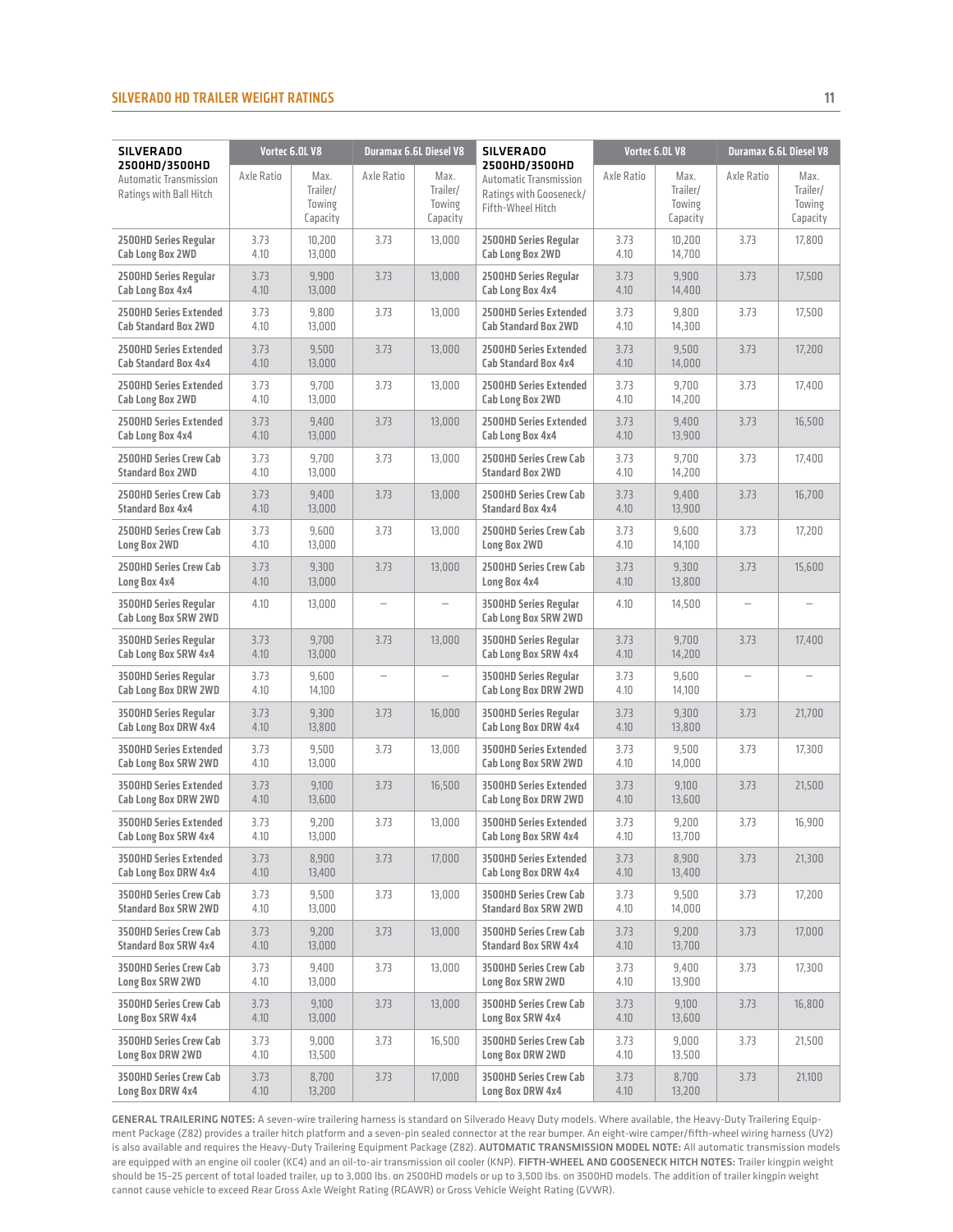| <b>TAHOE/</b>                                                                                               |              | Vortec 5.3L V8 FlexFuel <sup>1</sup>   |            | Vortec 6.0 V8 VVT                      | Vortec 6.0L V8 Hybrid |                                        |  |  |
|-------------------------------------------------------------------------------------------------------------|--------------|----------------------------------------|------------|----------------------------------------|-----------------------|----------------------------------------|--|--|
| SUBURBAN/<br><b>AVALANCHE</b><br>Tahoe<br>Tahoe Hybrid<br>Suburban 1/2-Ton<br>Suburban 3/4-Ton<br>Avalanche | Axle Ratio   | Max.<br>Trailer/<br>Towing<br>Capacity | Axle Ratio | Max.<br>Trailer/<br>Towing<br>Capacity | Axle Ratio            | Max.<br>Trailer/<br>Towing<br>Capacity |  |  |
| Tahoe 2WD                                                                                                   | 3.08<br>3.42 | 5.500<br>8,500 <sup>2</sup>            |            |                                        | 3.08                  | 6,200                                  |  |  |
| Tahoe 4WD                                                                                                   | 3.08<br>3.42 | 5,200<br>8.200 <sup>2</sup>            |            |                                        | 3.08                  | 5,900                                  |  |  |
| Suburban 1/2-Ton 2WD                                                                                        | 3.08<br>3.42 | 5.100<br>8.100 <sup>2</sup>            |            |                                        |                       |                                        |  |  |
| Suburban 1/2-Ton 4WD                                                                                        | 3.08<br>3.42 | 5.000<br>8,000 <sup>2</sup>            |            |                                        |                       |                                        |  |  |
| Suburban 3/4-Ton 2WD                                                                                        |              |                                        | 3.73       | 9,600                                  |                       |                                        |  |  |
| Suburban 3/4-Ton 4WD                                                                                        |              |                                        | 3.73       | 9,400                                  |                       |                                        |  |  |
| <b>Avalanche 2WD</b>                                                                                        | 3.08<br>3.42 | 5.100<br>8.100 <sup>2</sup>            |            |                                        |                       |                                        |  |  |
| Avalanche 4WD                                                                                               | 3.08<br>3.42 | 5.000<br>8,000 <sup>2</sup>            |            |                                        |                       |                                        |  |  |

1 E85 is a combination of 85% ethanol and 15% gasoline. Go to chevy.com/biofuels to see if there is an E85 fuel station near you. 2 Requires Heavy-Duty Trailering Package (K5L).

Notes ON TAHOE, SUBURBAN AND AVALANCHE: Maximum trailer weight ratings are calculated assuming a base vehicle, except for any option(s) necessary to achieve the rating, plus driver. The weight of other optional equipment, passengers and cargo will reduce the maximum trailer weight your vehicle can tow. See your Chevrolet dealer for additional details. Trailer tongue weight should be 10–15 percent of total loaded trailer weight (up to 1,000 lbs.). Addition of trailer tongue weight must not cause vehicle to exceed Rear Gross Axle Weight Rating (RGAWR) or Gross Vehicle Weight Rating (GVWR). The Trailering Equipment Package (Z82) includes trailer hitch platform and trailer electrical connector.

| <b>EQUINOX</b>     |            | Vortec 2.4L I-4 SIDI                   | Vortec 3.0L V6 SIDI |                                        |  |  |
|--------------------|------------|----------------------------------------|---------------------|----------------------------------------|--|--|
|                    | Axle Ratio | Max.<br>Trailer/<br>Towing<br>Capacity | Axle Ratio          | Max.<br>Trailer/<br>Towing<br>Capacity |  |  |
| <b>Equinox FWD</b> | 3.32       | 1,500                                  | 2.77                | 3,500                                  |  |  |
| <b>Equinox AWD</b> | 3.53       | 1.500                                  | 2.77                | 3.500                                  |  |  |

Weight-distributing hitch and sway control not required.

NOTES ON EQUINOX: Trailer tongue weight should be 10-15 percent of total loaded trailer weight (up to 350 lbs.). Addition of trailer tongue weight must not cause vehicle to exceed Rear Gross Axle Weight Rating (RGAWR) or Gross Vehicle Weight Rating (GVWR). The standard base cooling system includes all content required to attain maximum trailer rating. No optional cooling equipment available.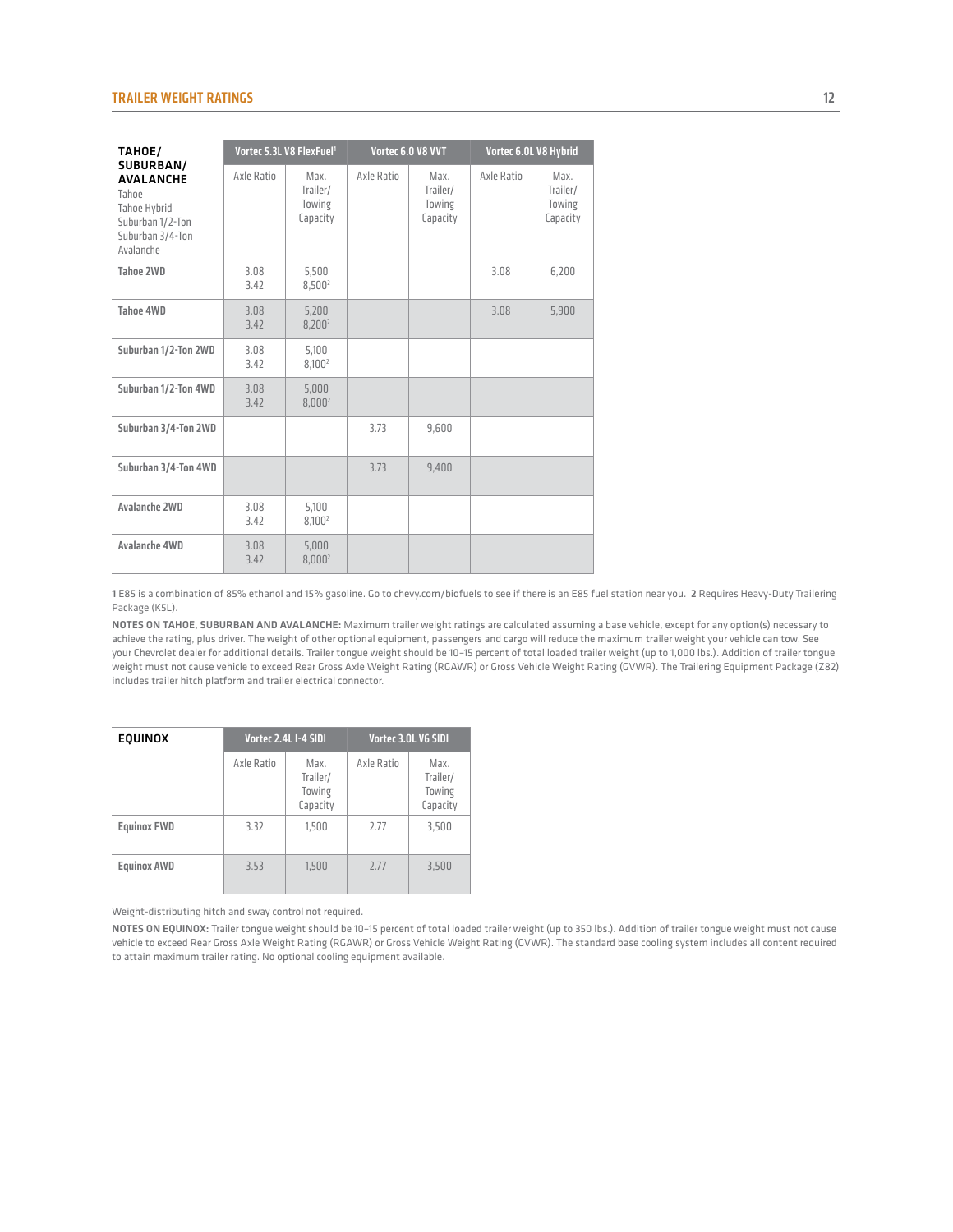| <b>COLORADO</b>         |            | Vortec 2.9L I-4 VVT                    |            | Vortec 3.7L I-5 VVT                    |              | Vortec 5.3L V8                         |
|-------------------------|------------|----------------------------------------|------------|----------------------------------------|--------------|----------------------------------------|
|                         | Axle Ratio | Max.<br>Trailer/<br>Towing<br>Capacity | Axle Ratio | Max.<br>Trailer/<br>Towing<br>Capacity | Axle Ratio   | Max.<br>Trailer/<br>Towing<br>Capacity |
| Regular Cab 2WD         | 3.73       | 3.400                                  | 3.73       | 4.000                                  |              |                                        |
| Regular Cab 4WD         | 3.73       | 3,100                                  | 3.73       | 4,000                                  |              |                                        |
| <b>Extended Cab 2WD</b> | 3.73       | 3.200                                  | 3.73       | 5.500                                  | 3.42<br>3.73 | 6,000<br>6,000                         |
| <b>Extended Cab 4WD</b> | 3.73       | 2,900                                  | 3.73       | 5,500                                  | 3.42<br>4.10 | 6,000<br>6,000                         |
| Crew Cab 2WD            | 3.73       | 3,000                                  | 3.73       | 5,500                                  | 3.42<br>3.73 | 6,000<br>6,000                         |
| Crew Cab 4WD            |            |                                        | 3.73       | 5,500                                  | 3.42<br>4.10 | 6,000<br>6,000                         |

Weight-distributing hitch and sway control not required.

NOTES ON COLORADO: Trailer tongue weight should be 10-15 percent of total loaded trailer weight (up to 500 lbs.). Addition of trailer tongue weight must not cause vehicle to exceed Rear Gross Axle Weight Rating (RGAWR) or Gross Vehicle Weight Rating (GVWR). The standard base cooling system includes all content required to attain maximum trailer rating. No optional cooling equipment available.

| <b>TRAVERSE</b>     | <b>3.6L V6 VVT DI</b> |                                        |
|---------------------|-----------------------|----------------------------------------|
|                     | Axle Ratio            | Max.<br>Trailer/<br>Towing<br>Capacity |
| <b>Traverse FWD</b> | 3.16                  | 5,200                                  |
| <b>Traverse AWD</b> | 3.16                  | 5,200                                  |

Weight-distributing hitch and sway control not required.

NOTES ON TRAVERSE: Trailer tongue weight should be 10-15 percent of total loaded trailer weight (up to 500 lbs.). Addition of trailer tongue weight must not cause vehicle to exceed Rear Gross Axle Weight Rating (RGAWR) or Gross Vehicle Weight Rating (GVWR). The standard base cooling system includes all content required to attain maximum trailer rating. No optional cooling equipment available.

| <b>EXPRESS</b><br><b>PASSENGER VAN</b> | Vortec 4.8L V8 |                                        | Vortec 5.3L V8 |                                        | Vortec 6.0L V8 |                                        | Duramax 6.6L V8 Turbo-Diesel |                                        |
|----------------------------------------|----------------|----------------------------------------|----------------|----------------------------------------|----------------|----------------------------------------|------------------------------|----------------------------------------|
|                                        | Axle Ratio     | Max.<br>Trailer/<br>Towing<br>Capacity | Axle Ratio     | Max.<br>Trailer/<br>Towing<br>Capacity | Axle Ratio     | Max.<br>Trailer/<br>Towing<br>Capacity | Axle Ratio                   | Max.<br>Trailer/<br>Towing<br>Capacity |
| 1500 2WD/AWD                           |                |                                        | 3.42           | 6,200/<br>6,000                        |                |                                        |                              |                                        |
| 2500                                   | 3.42           | 6.700                                  |                |                                        | 3.42           | 9.600                                  |                              |                                        |
| 3500 (135WB/155WB)                     |                |                                        |                |                                        | 3.42           | 9,700/<br>9.300                        | 3.54                         | 9,900/<br>9.700                        |

This chart is for use with a weight-distributing hitch. When using a weight-carrying hitch, the maximum trailer weight is 4,000 lbs. with a 400-lb. tongue weight. A weight-distributing hitch and sway control is required for trailer weights greater than 4,000 lbs.

NOTES ON EXPRESS: Trailer tongue weight should be 10-15 percent of total loaded trailer weight (up to 1,000 lbs.). Addition of trailer tongue weight must not cause vehicle to exceed Rear Gross Axle Weight Rating (RGAWR) or Gross Vehicle Weight Rating (GVWR). The standard base cooling system includes all content required to attain maximum trailer rating. No optional cooling equipment available. The Heavy-Duty Trailering Equipment Package (Z82) includes trailer hitch platform and seven-wire trailer wiring harness.